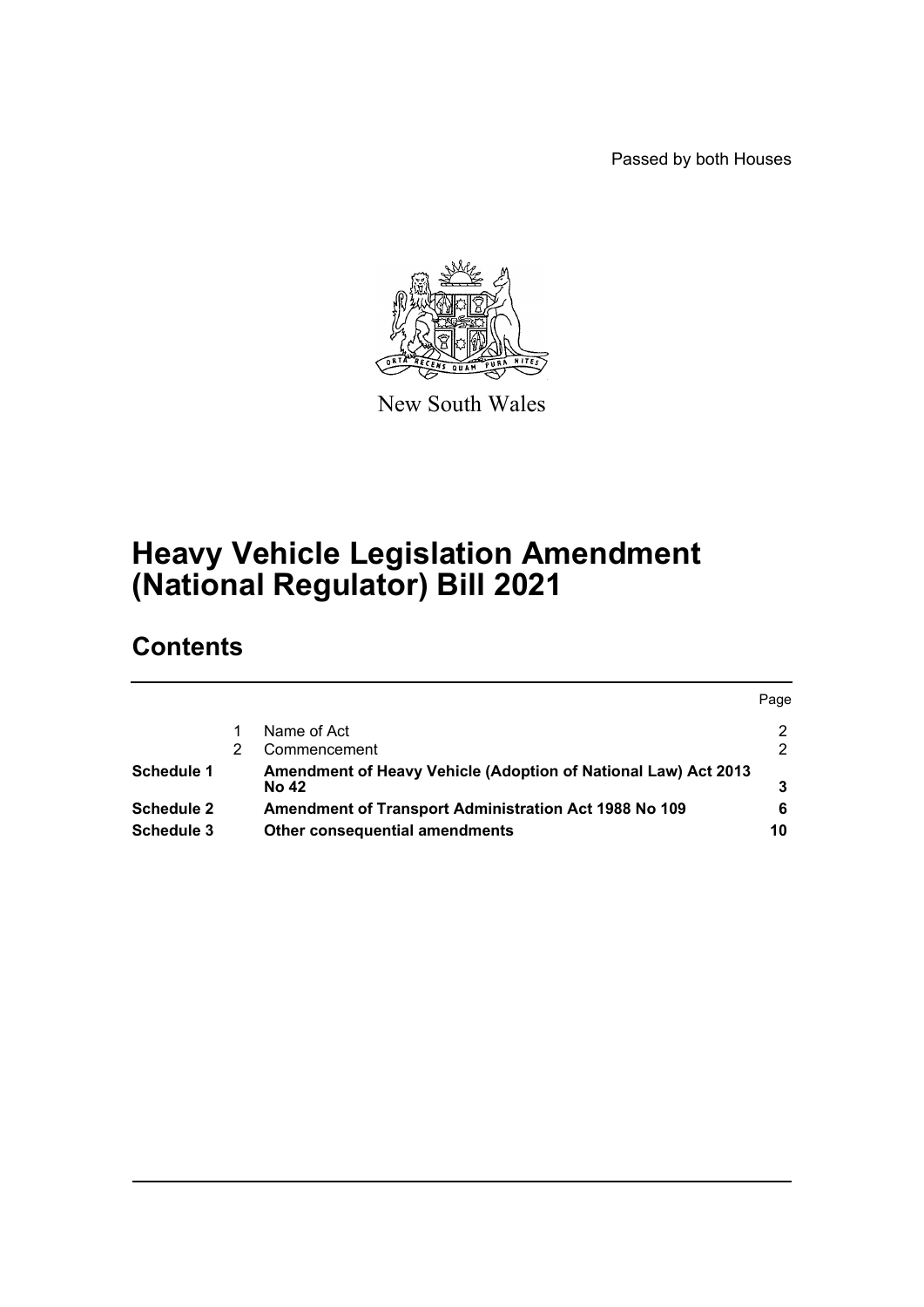*I certify that this public bill, which originated in the Legislative Assembly, has finally passed the Legislative Council and the Legislative Assembly of New South Wales.*

> *Clerk of the Legislative Assembly. Legislative Assembly, Sydney, , 2021*



New South Wales

# **Heavy Vehicle Legislation Amendment (National Regulator) Bill 2021**

Act No , 2021

An Act to give effect to the transfer of certain functions under the *Heavy Vehicle National Law (NSW)* from Transport for NSW to the National Heavy Vehicle Regulator; and for related purposes.

*I have examined this bill and find it to correspond in all respects with the bill as finally passed by both Houses.*

*Assistant Speaker of the Legislative Assembly.*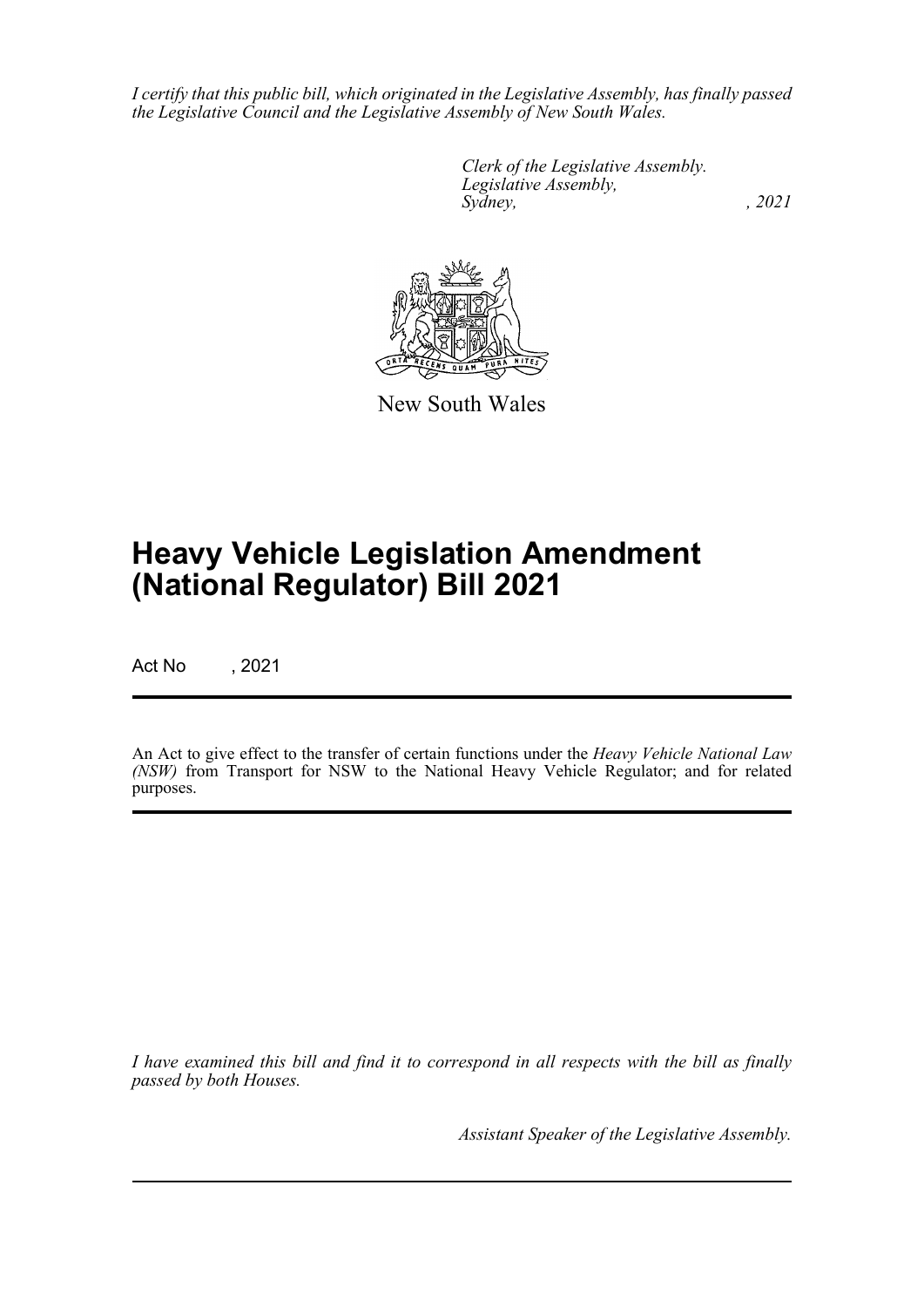Heavy Vehicle Legislation Amendment (National Regulator) Bill 2021 [NSW]

# <span id="page-2-0"></span>**The Legislature of New South Wales enacts—**

# **1 Name of Act**

This Act is the *Heavy Vehicle Legislation Amendment (National Regulator) Act 2021*.

# <span id="page-2-1"></span>**2 Commencement**

- (1) This Act commences on the date of assent to this Act, except as provided by this section.
- (2) Schedules 1–3 commence on a day or days to be appointed by proclamation.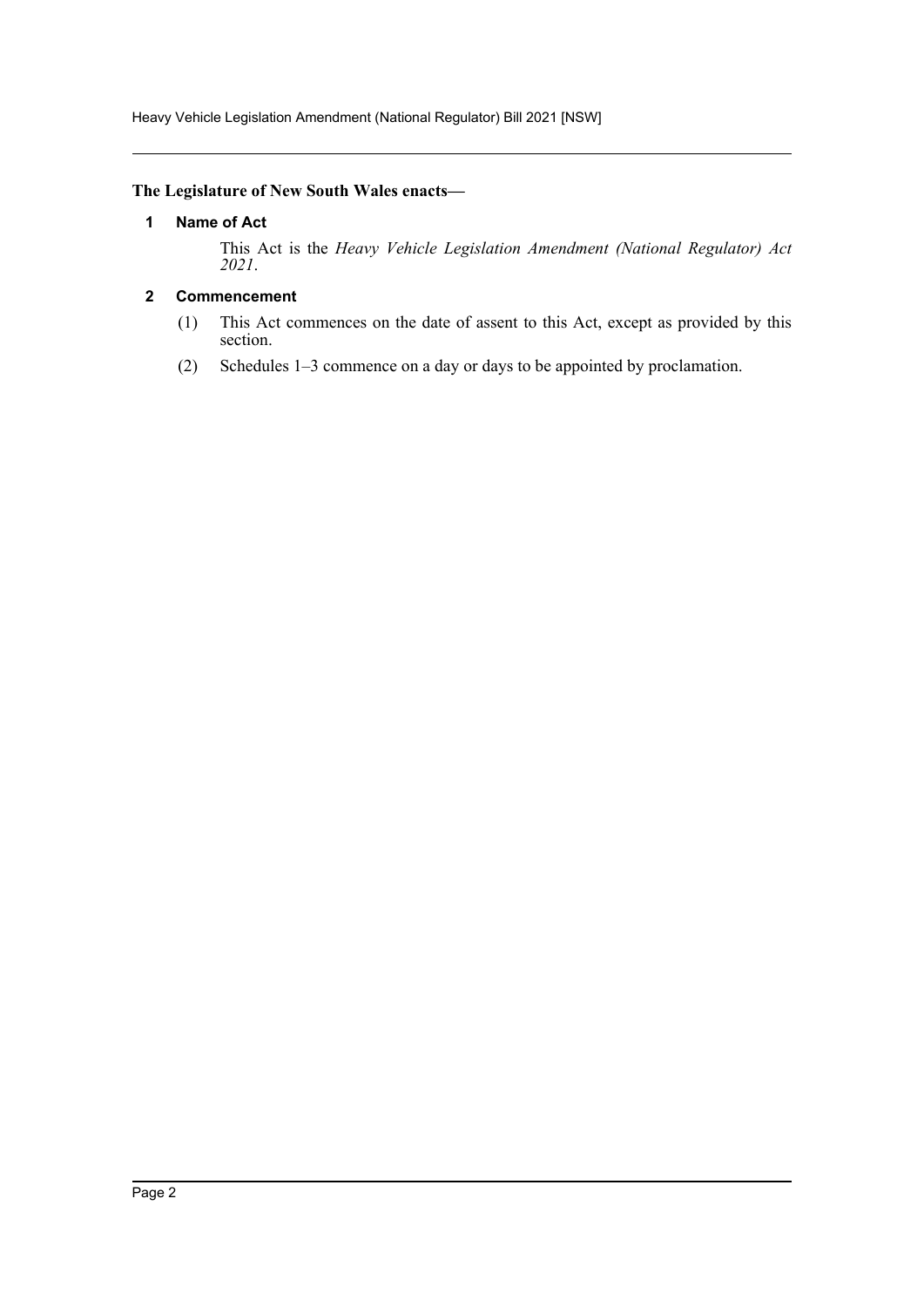# <span id="page-3-0"></span>**Schedule 1 Amendment of Heavy Vehicle (Adoption of National Law) Act 2013 No 42**

# **[1] Section 6 Exclusion of legislation of this jurisdiction**

Insert after section  $6(1)(c)$ —

(c1) the *Privacy and Personal Information Protection Act 1998*,

# **[2] Section 12 Infringement notices**

Omit section 12(3).

# **[3] Section 25**

Omit the section. Insert instead—

### **25 General power for TfNSW to obtain, provide and use information**

- (1) Despite this Act or another law, TfNSW may, on its own initiative or at the request of the Regulator, provide the Regulator with assistance, advice or the following information, as is reasonably required by the Regulator to exercise its functions under this Act, the *Heavy Vehicle National Law (NSW)* or another law—
	- (a) information, including information given in confidence, in the possession or control of TfNSW,
	- (b) information, including personal information, kept in a register maintained by TfNSW under the road transport legislation,
	- (c) other information prescribed by the regulations.
- (2) Despite this Act or another law, the Regulator may, at the request of TfNSW, disclose information to TfNSW, as is reasonably required by TfNSW to exercise its functions under this Act, the *Heavy Vehicle National Law (NSW)* or another law.
- (3) TfNSW may use information disclosed under this section for a purpose relating to the exercise of its functions, including its delegated functions, under this Act, the *Heavy Vehicle National Law (NSW)* or another law.
- (4) Nothing done, or authorised to be done, under this section—
	- (a) constitutes a breach of, or default under, an Act or another law, or
	- (b) constitutes a breach of, or default under, a contract, agreement, understanding or undertaking, or
	- (c) constitutes a breach of duty of confidence, whether arising by contract, in equity, by custom or otherwise, or
	- (d) constitutes a civil or criminal wrong, or
	- (e) terminates an agreement or obligation or fulfils a condition that allows a person to terminate an agreement or obligation, or gives rise to another right or remedy, or
	- (f) releases a surety or another obligee wholly or in part from an obligation.
- (5) In this section—

*personal information* has the same meaning as in the *Privacy and Personal Information Protection Act 1998*, section 4.

### **[4] Sections 27, 27B(b) and 27C**

Omit the provisions.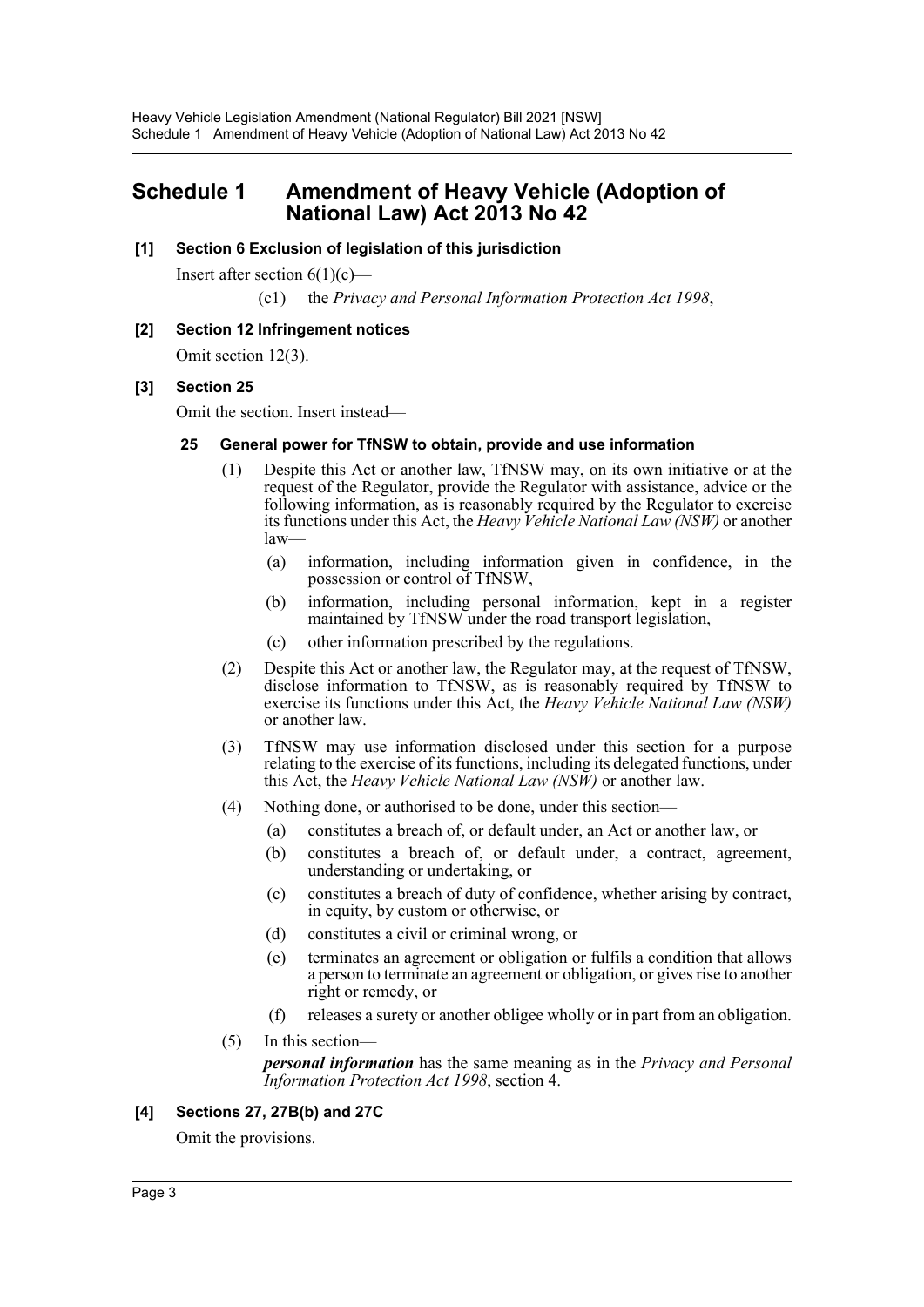### **[5] Section 27B Persons who may commence proceedings for offences**

Omit "or TfNSW" from section 27B(c).

### **[6] Section 27E**

Omit the section. Insert instead—

### **27E Evidence of speed or vehicle dimension**

(1) Evidence of speed or vehicle dimension obtained under the *Road Transport Act 2013*, Part 5.3 may be given in proceedings for a speeding offence or a dimension offence against the *Heavy Vehicle National Law (NSW)*, or the regulations in force for the purposes of that Law in accordance with the provisions of the Part, in the same way as for speeding offences or dimension offences against the road transport legislation.

**Note—** The *Road Transport Act 2013*, Part 5.3 provides for the use of evidence obtained under the Part in connection with proceedings for speeding offences and dimension offences.

- (2) To avoid doubt, if a heavy vehicle being towed is attached to a heavy vehicle, both vehicles are taken to be travelling at the same speed for the purposes of proceedings for a speeding offence or dimension offence involving the vehicles.
- (3) Nothing in the *Road Transport Act 2013*, Part 5.3 or this section derogates from another mode of proof of the speed or vehicle dimension of a heavy vehicle for the purposes of the *Heavy Vehicle National Law (NSW)*.
- (4) In this section—

*dimension offence* has the same meaning as in the *Road Transport Act 2013*, Part 5.3, Division 5.

*speeding offence* has the same meaning as in the *Road Transport Act 2013*, Part 5.3.

### **[7] Section 31**

Insert after section 30—

### **31 Minister may enter agreement with Regulator**

The Minister for Transport and Roads may enter into an agreement with the Regulator in relation to a statement of expectations.

#### **[8] Schedule 1 Modification of Heavy Vehicle National Law as applying in New South Wales**

Omit Schedule 1.1[2] and [3]. Insert instead—

# **[2] Section 711 Evidence by certificate by Regulator and TfNSW generally**

Insert after section 711(1)—

- (1A) A certificate purporting to be issued by TfNSW and stating the following, at a stated time or during a stated period, is evidence of the matter—
	- (a) a stated vehicle was or was not registered on the basis it is a heavy vehicle,
	- (b) a stated vehicle was or was not registered as a heavy vehicle of a stated category,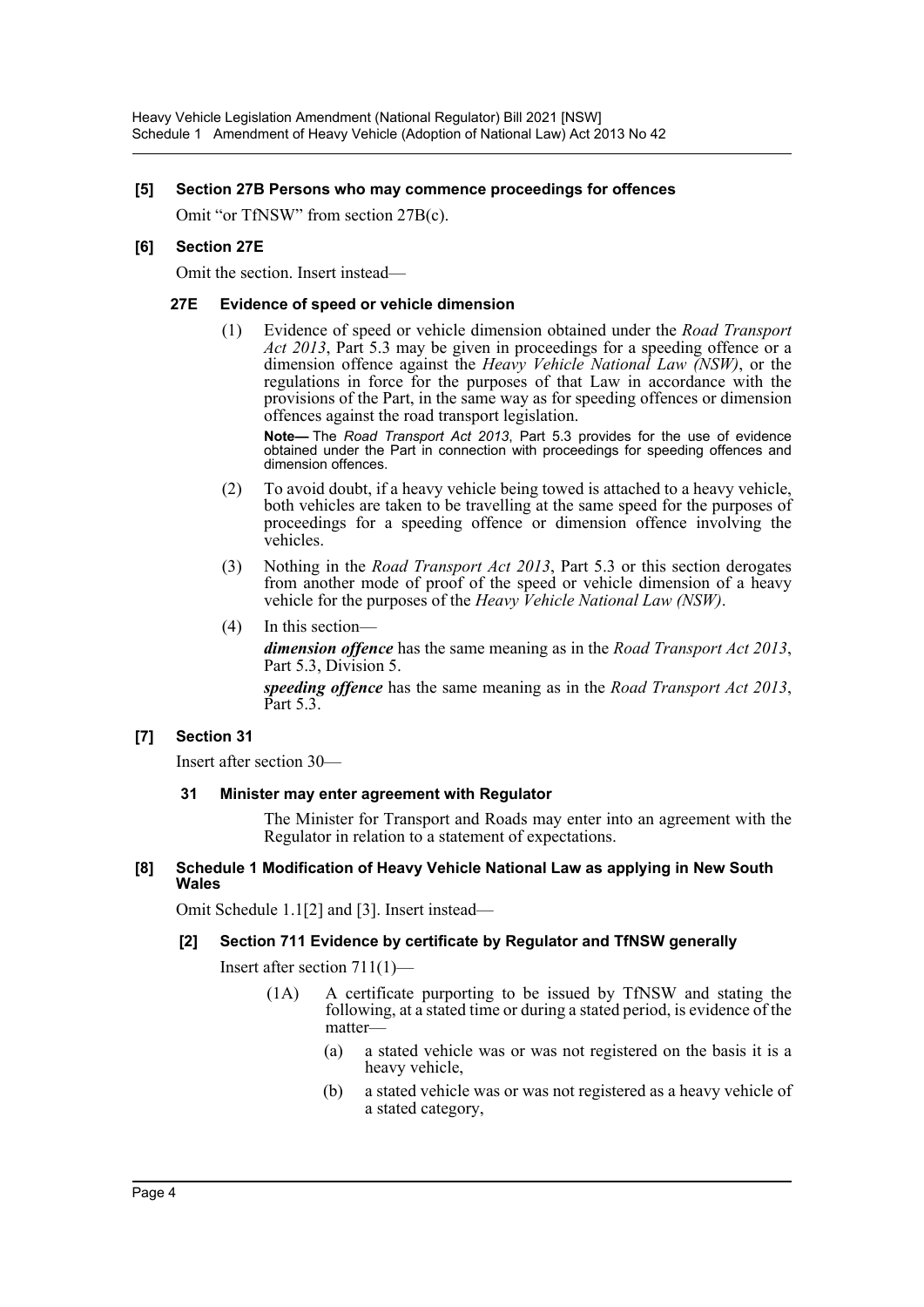- (c) a stated person was or was not the registered operator of a stated registered vehicle,
- (d) a stated registration was or was not amended, suspended or cancelled.

**Note—** This subsection is inserted for New South Wales.

### **[9] Schedule 1.2[5]**

Insert "passenger" before "service contract" in section 222A(3)(b).

# **[10] Schedule 1.2[5]**

Omit section 222A(4). Insert instead—

(4) In this section—

*accredited service operator* has the same meaning as in the *Passenger Transport Act 1990* of New South Wales.

*passenger service contract* has the same meaning as in the *Passenger Transport Act 2014* of New South Wales.

*regular bus service* has the same meaning as in the *Passenger Transport Act 1990* of New South Wales.

# **[11] Schedule 1.2[5]**

Omit "private" wherever occurring in section 222B.

# **[12] Schedule 1.2[6]**

Omit "service contract entered into under Part 3 of the *Passenger Transport Act 1990*".

Insert instead "passenger service contract entered into under the *Passenger Transport Act 2014*".

### **[13] Schedule 1.2[20] and [21]**

Insert after Schedule 1.2[19]—

### **[20] Section 659 Functions of Regulator**

Insert "or another Act, including a delegation or authorisation made under another Act" after "Law" in section  $659(2)(n)$ .

### **[21] Section 659(2), note**

Insert at the end of the subsection—

**Note—** Subsection (2)(n) is amended for New South Wales by inserting "or another Act, including a delegation or authorisation made under another Act" after "Law".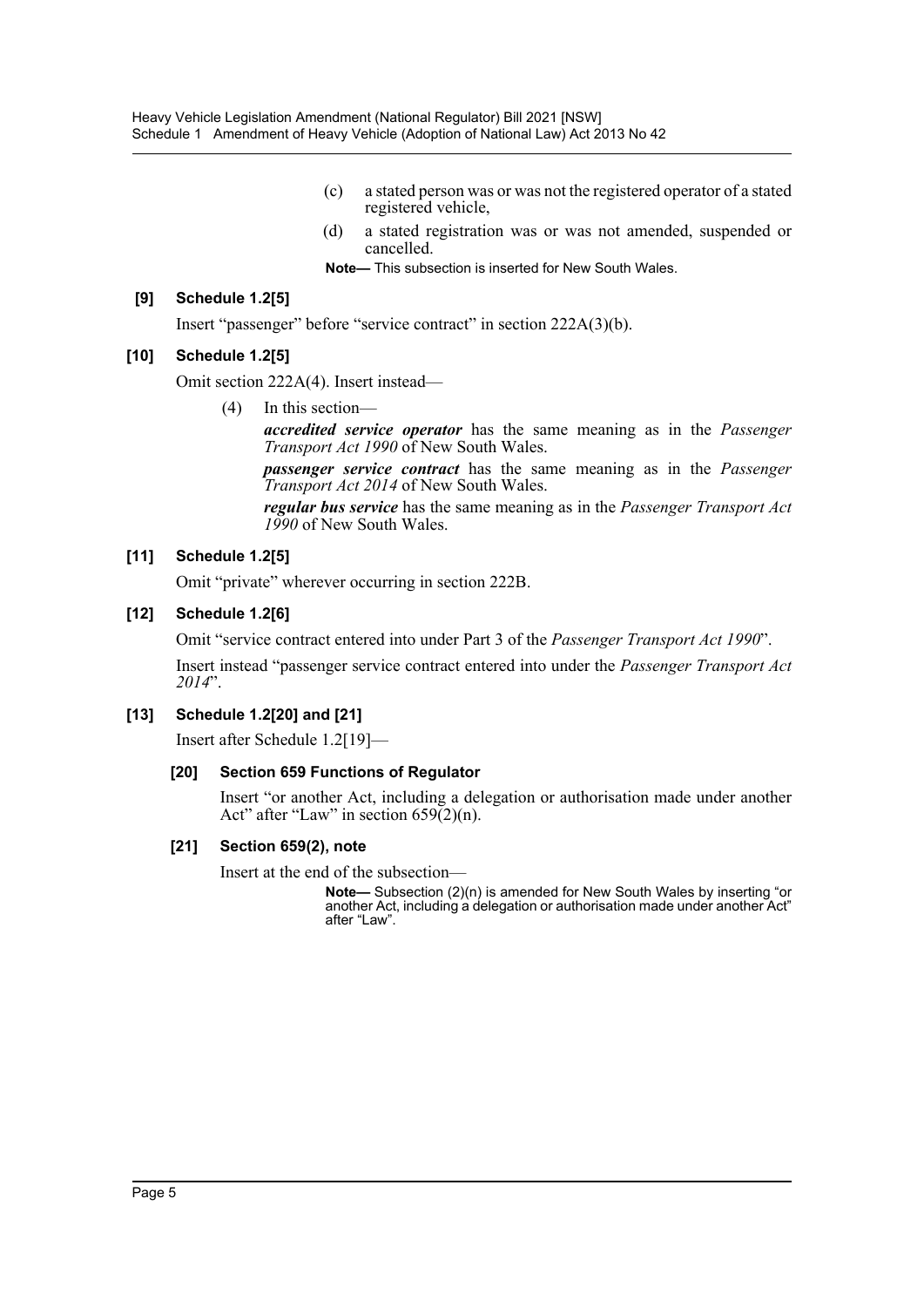# <span id="page-6-0"></span>**Schedule 2 Amendment of Transport Administration Act 1988 No 109**

# **[1] Section 3 Definitions**

Insert in alphabetical order in section 3(1)—

*National Heavy Vehicle Regulator* means the National Heavy Vehicle Regulator established under the *Heavy Vehicle National Law (NSW)*, section 656.

### **[2] Section 105A**

Insert after section 105—

### **105A Transfer of assets, rights and liabilities to National Heavy Vehicle Regulator**

- (1) The Minister may, by written order, direct that the assets, rights or liabilities of TfNSW be transferred to the National Heavy Vehicle Regulator.
- (2) The Minister may, by written order, further direct the transfer of assets, rights or liabilities previously transferred under this section.
- (3) An order under this section may be subject to specified terms and conditions.
- (4) Schedule 4 applies to the transfer of assets, rights and liabilities under this section.
- (5) Words and expressions used in this section have the same meanings as they have in Schedule 4.
- (6) The power to transfer an asset by means of an order under this section includes the power to transfer an interest in the asset.
- (7) The transfer of an interest in an asset operates to create the interest in the terms specified in the order if the interest does not already exist as a separate interest.

### **[3] Schedule 1 Functions of Transport for NSW**

Omit clause 8H(1)(d). Insert instead—

(d) engage, by delegation or otherwise, the National Heavy Vehicle Regulator to carry out activities or exercise functions under this Act or another Act on its behalf, and

### **[4] Schedule 4 Transfer of assets, rights and liabilities**

Insert after clause  $2(1)(b)$ —

(c) an order under section 105A transferring assets, rights or liabilities of TfNSW to the National Heavy Vehicle Regulator,

### **[5] Schedule 7 Savings, transitional and other provisions**

Insert at the end of the Schedule, with appropriate Part and clause numbering—

# **Part Provisions consequent on transfer of functions to National Heavy Vehicle Regulator**

### **Relevant employees**

In this Part—

*relevant employee* means a member of staff of TfNSW who is employed in a role with functions relating, or giving effect, to the functions of TfNSW under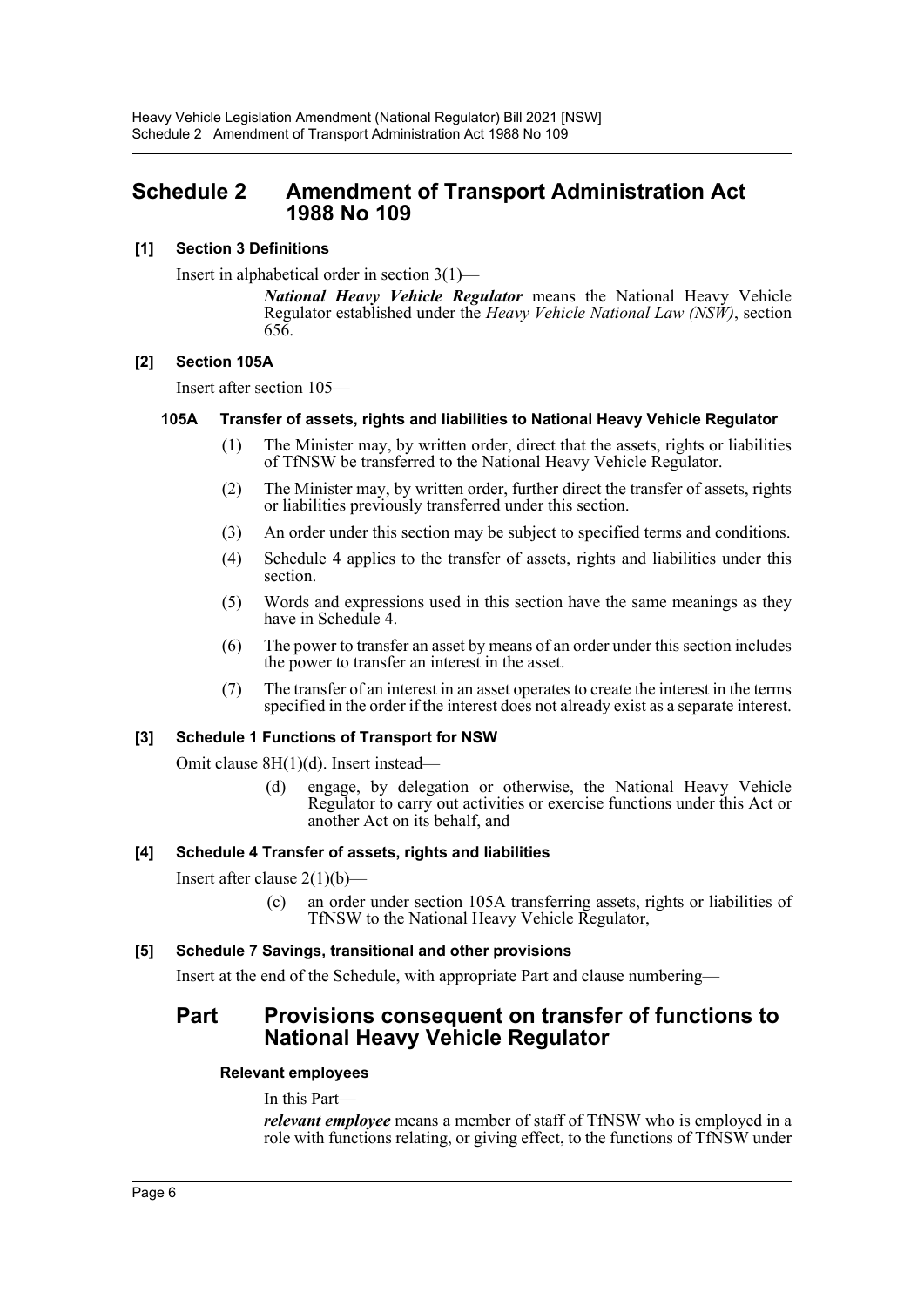the following legislation, and includes a member of staff so employed immediately before their employment was transferred under this Part to the National Heavy Vehicle Regulator—

- (a) the *Heavy Vehicle National Law (NSW)*,
- (b) the road transport legislation, within the meaning of the *Road Transport Act 2013*, relating to heavy vehicle inspections.

#### **Transfer of employees to National Heavy Vehicle Regulator**

- (1) The Minister may, by written order, transfer the employment of a relevant employee (a *transferred employee*) to the employment of the National Heavy Vehicle Regulator.
- (2) A transfer of employment under this clause does not require the consent of the transferred employee.
- (3) The terms and conditions of employment of a transferred employee with the National Heavy Vehicle Regulator are—
	- (a) for a contract employee—the terms and conditions determined by the Minister and specified in the order that transfers the employee's employment, or
	- (b) otherwise—the terms and conditions that applied to the employee under a State industrial instrument, including under local arrangements, if any, approved in accordance with the industrial instrument, as a relevant employee immediately before the transfer of employment.
- (4) The terms and conditions cannot be varied during an employment guarantee period for the transferred employee except—
	- (a) by agreement entered into by or on behalf of a majority of the transferred employees, or
	- (b) in accordance with the industrial instrument or the terms of local arrangements, if any, approved in accordance with the industrial instrument.
- (5) The employment of a transferred employee with the National Heavy Vehicle Regulator cannot be terminated by the National Heavy Vehicle Regulator during an employment guarantee period for the transferred employee, except—
	- (a) for serious misconduct, or
	- (b) as a result of the proper application of reasonable disciplinary procedures, or
	- (c) by agreement with the employee.
- (6) There is an *employment guarantee period* for transferred employees who are permanent or temporary employees, as follows—
	- (a) for permanent employees—the employment guarantee period is 2 years after the transfer date,
	- (b) for temporary employees—the employment guarantee period is the shorter of the following periods—
		- (i) the remainder of the employee's current term of employment, as specified in the arrangements under which the employee was engaged as a temporary employee, immediately before the transfer date,
		- (ii) the period of 2 years after the transfer date.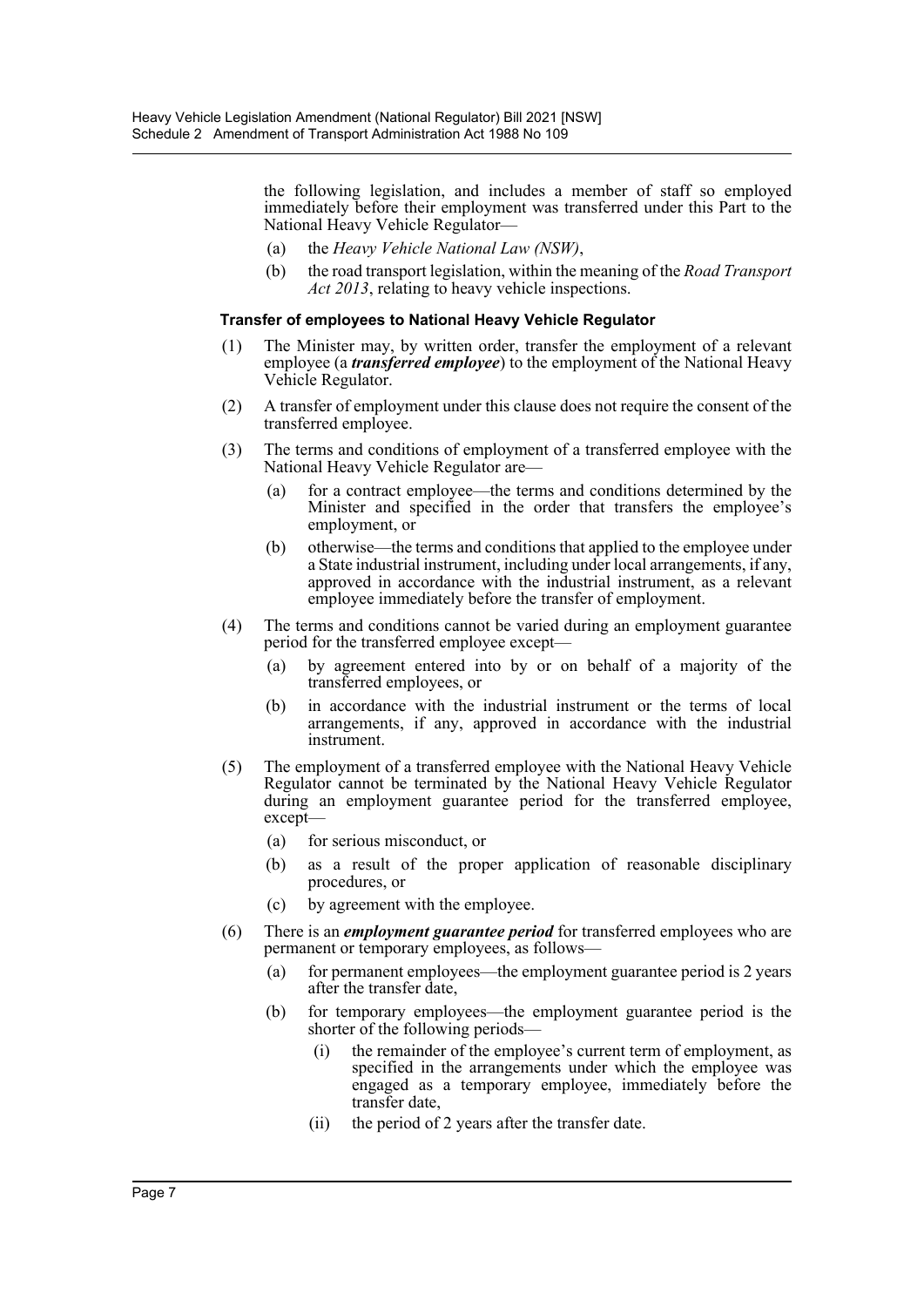**Note—** There is no employment guarantee period for contract employees or casual employees. The employment of a transferred employee who is a contract employee remains governed by the contract of employment.

(7) In this clause—

*casual employee* means an employee whose employment is in a category of employment that is described in or classified under a State industrial instrument as casual employment or who is otherwise engaged as a casual employee.

*contract employee* means an employee whose terms and conditions of employment are provided by an individual contract and not by a State industrial instrument.

*permanent employee* means an employee whose employment is of indefinite duration and who is not a casual employee, temporary employee or contract employee.

*temporary employee* means an employee, other than a casual employee or contract employee, whose employment is in a category of employment that is described in or classified under a State industrial instrument as temporary employment or whose employment is, under the terms of the person's employment, for a limited period.

*transfer date* means the date on which the employment of a transferred employee is transferred under this clause to the National Heavy Vehicle Regulator.

#### **Continuity of entitlements of transferred employees**

- (1) On the transfer of a person's employment from TfNSW to the National Heavy Vehicle Regulator by order under this Part, the following provisions have effect—
	- (a) the person is entitled to continue as a contributor, member or employee for the purposes of a superannuation scheme in respect of which the person was a contributor, member or employee, as a member of staff of TfNSW, immediately before the transfer of employment and remains entitled subject to a variation to that entitlement made either by agreement or otherwise in accordance with law,
	- (b) the National Heavy Vehicle Regulator is taken to be an employer for the purposes of a superannuation scheme in respect of which the person continues as a contributor, member or employee in relation to an entitlement under this clause,
	- (c) the continuity of the person's employment is taken not to have been broken by the transfer of employment, and service of the person with TfNSW, including service deemed to be service with TfNSW, that is continuous service up to the time of transfer is deemed to be service with the National Heavy Vehicle Regulator,
	- (d) the person is entitled to elect to be paid the monetary value of all or part of the annual leave accrued, but not taken, by the person immediately before the transfer of employment,
	- (e) if, immediately before the transfer of employment, the person has at least 7 years of continuous service with TfNSW, including service deemed to be service with TfNSW, the person is entitled to elect to be paid the monetary value of all or part of the extended leave accrued, but not taken, by the person immediately before the transfer,
	- (f) the person retains their rights to annual leave, extended leave, family and community service leave and sick leave accrued, but not taken, by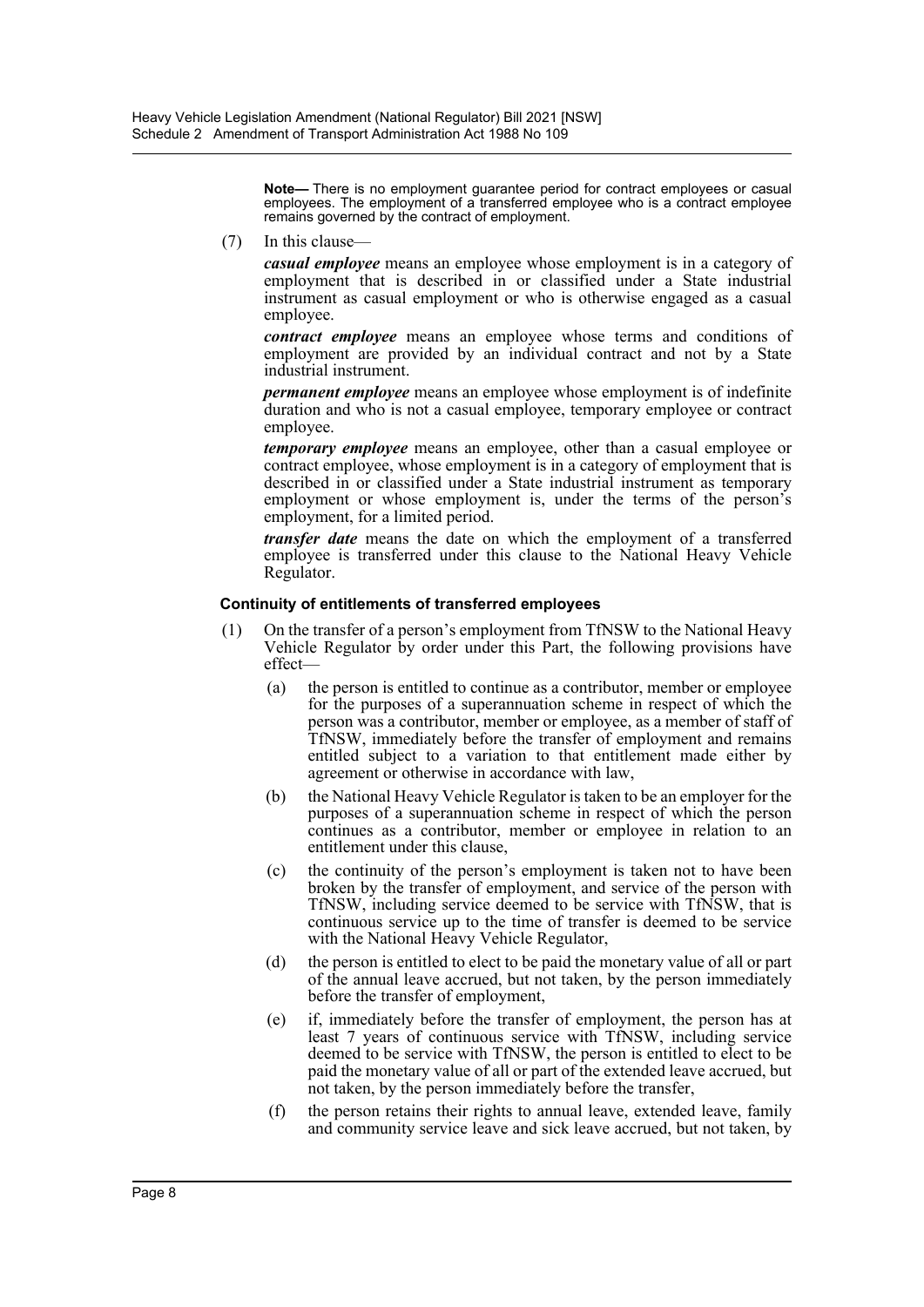the person immediately before the transfer of employment, except accrued leave for which the person has, under paragraph (d) or (e), been paid the monetary value.

- (2) The Minister may, in connection with the operation of this Part, give a written certificate about the extent of the accrued rights to annual leave, extended leave, family and community service leave or sick leave that are retained by a person under this Part, and the certificate is evidence of the matters certified.
- (3) A person is not entitled, in respect of the same period of service, to claim a benefit under this Act and another law or instrument.

# **Operation of other laws and entitlements**

- (1) The following provisions apply in relation to the transfer of a person's employment under this Part—
	- (a) the transfer has effect despite another law, a contract or an instrument under a law,
	- (b) the transfer does not constitute a retrenchment, redundancy or termination of employment at the initiative of the Crown or TfNSW,
	- (c) the person transferred is not entitled to a payment or other benefit by reason only of having ceased to be a member of staff of TfNSW as a result of the transfer of employment,
	- (d) TfNSW is not required to make a payment to the transferred person in relation to the transferred person's accrued rights in respect of annual leave, extended leave, family and community service leave or sick leave, otherwise than in accordance with this Part.
- (2) Part 29 of this Schedule does not prevent or limit anything that can be done by or under this Part.
- (3) Without limiting subclause (2)—
	- (a) this Part prevails over Part 29 of this Schedule to the extent of any inconsistency, and
	- (b) a transferred employee in regional NSW, within the meaning of clause 220 of this Schedule, is taken not to be included in the sum referred to in that clause.

### **Operation of Commonwealth law**

A provision of this Act, including a provision to the extent that it imposes or continues a term or condition of employment, has no effect to the extent of an inconsistency with a provision of the *Fair Work Act 2009* of the Commonwealth or of an instrument under that Act.